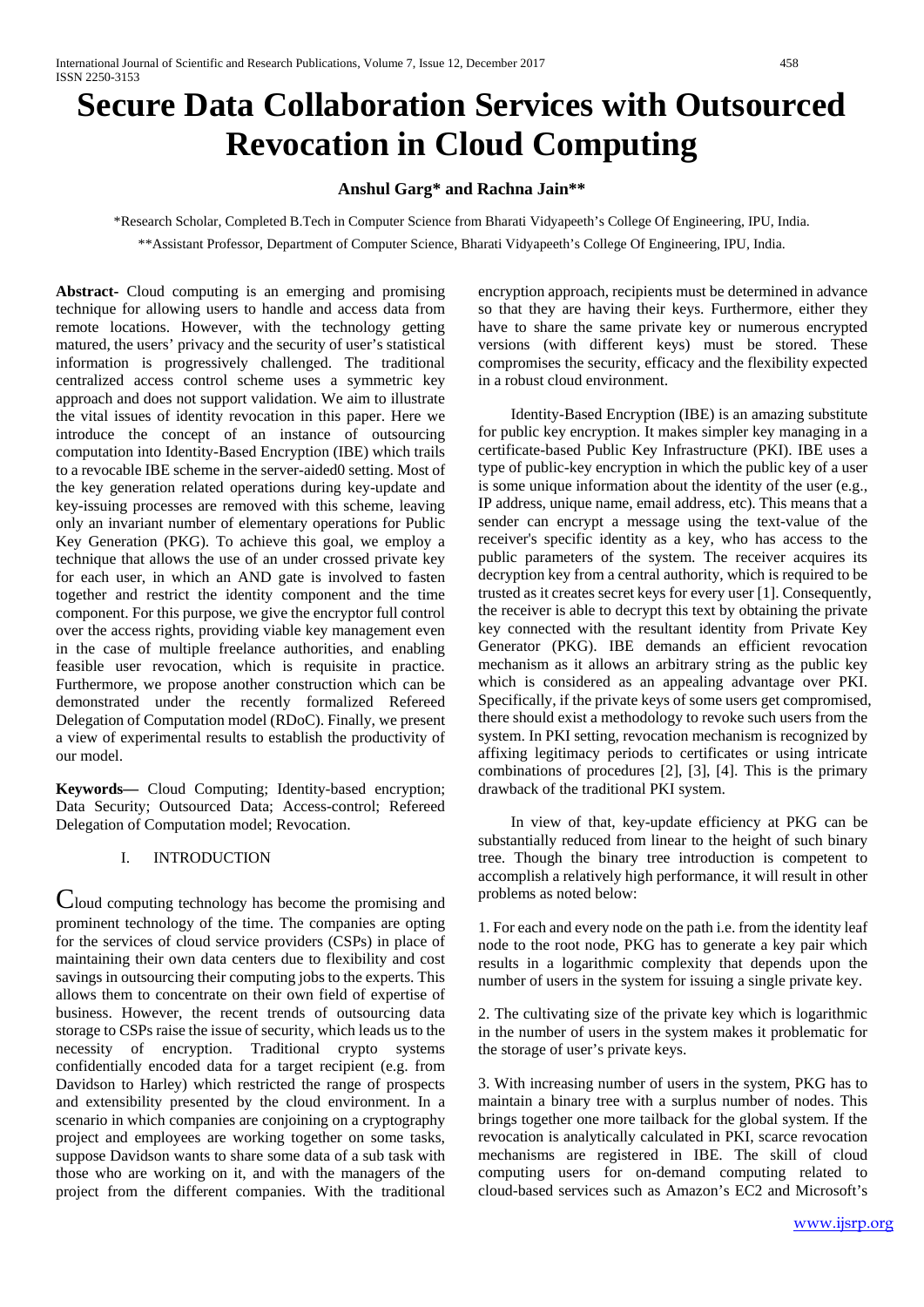Windows Azure or Brightcove video cloud has shown that they are not competent in using complex systems. The persons using the cloud services expect that IBE revocation to repair any disputes of productivity and storage overhead pronounced above should be simple. Simply transferring the PKG's master key to the Cloud Service Providers (CSPs) could be a more sophisticated approach. The CSPs then simply update all the private keys and transmit the private keys back to unrevoked users by using the traditional key update technique. However, this approach is less trustworthy as in this system the security depends upon the CSPs who are permitted to access the master key for IBE system.

4. The public clouds are exterior to the trusted sphere of users and are not devoted to users' distinct privacy. For this reason, it is not desirable to entrust a secure volatile IBE scheme to CSPs to reduce the overhead computation.

In this paper, we will examine the outsourcing reckoning into IBE revocation, and deliberate on the security description of outsourced revocable IBE. We propose a scheme to divest all the key generation connected maneuvers during key-issuing and key-update, leaving a constant number of simple maneuvers for PKG and qualified users to accomplish locally. In this scheme, as with the recommendation in [3], we realize revocation through updating the private keys of the unrevoked users. But unlike that work [3] which irrelevantly concatenates time period with identity for key generation/update and necessitates to re-issue the unabridged private key for unrevoked users, we suggest a unique collusion resistant key issuing process. For this, we shall employ a hybrid private key for each user, in which an AND gate is involved to fasten together and restrict two sub-components, namely the time component and the identity component. Initially, the user is able to achieve a default time component (i.e., for the current time period) and the identity component from PKG as his/her private key. Unrevoked users' need to request on the key-update component to a recently introduced entity named Key Update Cloud Service Provider (KU-CSP), in order to hold the ability to decrypt.

In contrast to the suggestion of the authors, D. Boneh and M. Franklin [3], in the arrangement we suggest here, KU-CSP just needs to update a frothy component of the key instead of the need to re-issue the complete private keys. We further come up with:

- The establishment of KU-CSP, the user needs no communication with PKG in key update.
- No secure passage or user authentication is vital during key-update between user and KU-CSP.
- A security enhanced edifice under the lately formalized Refereed Delegation of Computation (RDoC) model [9].
- Lastly, we provide extensive investigational results to determine the adeptness of our proposed model.

Let us deliberate on Identity-based Encryption (IBE) scheme which characteristically involves two entities, PKG, and users (both sender and receiver).

This consists of the succeeding four algorithms:

- A. *Setup*( $\lambda$ ): In this algorithm, a security parameter  $\lambda$  is taken as input and gives the public key PK and the master key MK. (master key is not revealed at PKG.)
- B. *Keygen (ID, MK)*: PKG runs the private key generation algorithm, which takes the user's identity and master key MK as input and outputs a private key SKID.
- C. *Encrypt (M, ID)*: Sender runs the encryption algorithm, which takes the receiver's identity ID\_ and a message M to be encrypted as input and outputs the cipher text CT.
- D. *Decrypt (CT, SKID):* Receiver runs the decryption algorithm, which takes the cipher text CT and his/her private key SKID\_ as input and outputs a message M or an error.

#### II. RELATED WORKS

Shamir et al in 1984[1] talked in the paper about a type of cryptographic scheme, which allows users to communicate in a secure manner and also helps in verifying signatures without the use of any type of keys or third party involvement. Aiello in 1998[2] talk about the user to provide communication in a secure environment. It emphasizes on digital identification. Boneh in 2001[3] proposed a brand new scheme for identification which was called IBE. It follows the ciphertext security model and gives many applications for the given systems. Elwailly in 2004[4] provides two schemes for implementation, one being a tree system and another being an improvement in the certificate revocation process. It helps in the time and other complexities that exist in the model. Sahai in 2005[5] provided an IBE scheme that was called Fuzzy Identity-Based Encryption. It was based on descriptive models. It uses private key and ciphertext for attribute-based encryption. It deals with attacks from collusions and random errors. Goyal in 2007[6] presented an all new certificate revocation system and it made use of the hash chaining system. This scheme considerably helped in reducing costs in various areas. Huang in 2008[7] gave an attribute-based scheme in which each user is provided with a specific set of attributes. It basically works on encryption and decryption of ciphertext in the system. It is the first scheme to not take into account a central authority. Boldyreva in 2008[3] took forward the concept of IBE that is identity-based encryption.

The scheme suggested helps more users access this system by improving the efficiency from linear to logarithmic to secure it further. Hanaoka in 2010[9] proposed an efficient model for encryption that worked on parallel keys. It gave schemes which provide cheaper costs for computation. Canetti in 2011[10] looked into various protocols that work by a computational process to work on the verifiability and identification of system and its security.

Identity-Based Encryption (IBE) is a tool used to streamline the public key and certificate regulation at Public Key Infrastructure (PKI). It is an important alternative to public key encryption. However, one of the main disadvantage of IBE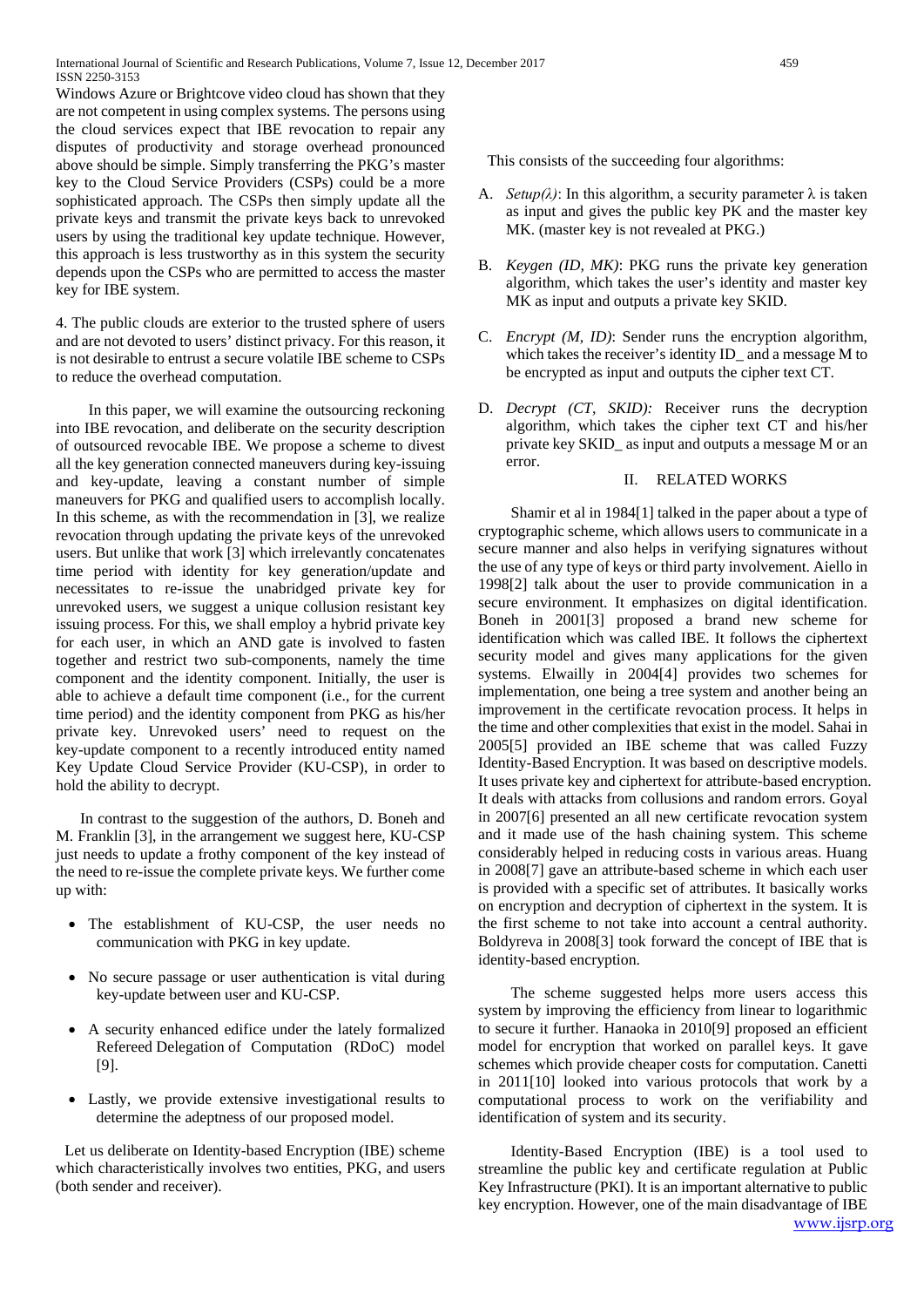is the overhead computation at Private Key Generator (PKG) during user revocation. Efficient revocation has been well studied in conventional PKI setting, but the difficult management of certificates is eliminated in IBE.

- *Revocable IBE***:** Introduced by and firstly implemented by Boneh and Franklin [3], IBE has been researched intensively in the cryptographic community in respect of construction and first schemes were validated secure in random oracle model. Subsequent systems were established securely in standard model under selective-ID Security or adaptive-ID security. In recent time, there have been multiple lattice-based constructions for IBE Systems. However, there is scope for ample work on revocable IBE. Hanaoka et al. proposed a way for users to periodically renew their private keys without communicating with PKG [10]. However, the authors propose a tamperresistant hardware device and mediator-aided revocation. If an identity is revoked then the mediator is asked to stop helping the user. Apparently, it is non-practical since all users are unable to decrypt on their own and they need to convey with mediator for each and every decryption. Lately, Lin et al. proposed space effective revocable IBE mechanism from nonmonotonic Attribute- Based Encryption (ABE), but their structure requires  $O(r)$ time's bilinear pairing operations for a single decryption where r is the number of revoked users.
- *Other Revocation Technique*: The authors examined proxy re-encryption to pose a revocable ABE scheme. In this scheme, confident authority only requires updating master key according to attribute revocation status in each time period and affect proxy re-encryption key to proxy servers. The proxy servers will then re-encrypt cipher text using the re-encryption key to make sure all the unrevoked users can perform successful decryption. A third-party service provider is presented in both Yu et al. and this work. Accordingly, Yu et al. utilized the third party (work as a proxy) to ascertain revocation through encrypting cipher text which only conforms to the special application that the cipher text is stored at the third party. However, in our formulation, the revocation is realized according to updating private keys for unrevoked users at cloud service provider which has no binding on the location of cipher text.
- *Outsourcing Computation:* The difficulty about how to securely outsource dissimilar variants of affluent computations has drawn attention from computer science community for a long time. Attalla et al. offered a framework for secure outsourcing of scientific computations for instance matrix multiplication and quadrature. The solution utilized the masking technique and thus led to escape of private information Chaum and Pedersen initially posed the concept of wallets with observers, a piece of secure hardware mounted on the client's computer to accomplish some expensive computations. Rosenberger and Lysyanskaya offered the first outsource-secure algorithm for modular

exponentiations based on pre-computation and server aided computation. Atallah and Li researched the problematic computing domain regarding the edit distance amidst two sequences and presented a competent protocol to securely outsource sequence comparison with two servers.

Furthermore, Benjamin and Atallah spoke about the problem of secure outsourcing for broadly pertinent linear algebraic computations. Even so, the offered protocol necessitates the expensive operations of homomorphism encryption. Attalla and Frikken further considered this problem and gave enhanced protocols based on the frail secret hiding postulation. Chen et al. Made an efficiency enhancement on the work and anticipated a new scheme for outsourcing single/simultaneous modular exponentiations.

- *Cryptographic Background*
- a. *Definition 1.* (Bilinear map) Let G, GT be cyclic groups of prime order q, writing the group action multiplicatively. g is a generator of G. Let e: G x G $\rightarrow$  GT be a map with the following properties:
- Bilinearity:  $e(g1a, g2b) = e(g1, g2)ab$  for all g1, g2 €G, and a,b  $\bigoplus$  Zq;
- Non-degeneracy: There exists g1, g2  $\text{\textcircled{e}G}$  with e(g1,  $g(2) \neq 1$ , in other words, the map does not send all pairs in G X G to the identity in GT ;
- Computability: There exists an algorithm to compute  $e(g1, g2)$  for all  $g1, g2 \text{ } \in G$ .
- b. *Definition 2***.** (DBDH problem)
	- The decision Bilinear Diffie-Hellman (DBDH) problem is that, given  $g,gx,gy,gz \in G$  for unknown random value x,y,z  $\overline{\mathbb{R}}$  Zq, and T  $\overline{\mathbb{R}}$  GT, to decide if T=e(g,g)xyz. We say that the  $(t, \triangleleft$ -DBDH assumption holds in G if no t –time algorithm has probability at least +  $\in$  in solving the DBDH problem for non-negligible  $∈$

## III. RESEARCH ELABORATIONS

We propose a system model for outsourced revocable IBE in Figure.1. In comparison with typical IBE scheme, a KU-CSP is convoluted to comprehend revocation for negotiated users. Basically, the KU-CSP can be anticipated as a public cloud run by a third party to supply basic computing capabilities to PKG as homogenous services over the network. Normally, the KU-CSP is hosted away from users and the PKG. Also, we have provided a technique to cut down on the storage cost and computation of PKG by proposing a flexible and provisional leeway to the infrastructure.

When revocation is provoked, instead of requesting private keys from PKG again in [3], unrevoked users have to ask the KU-CSP for updating a trivial component of their private keys. Though many credentials are involved in KU-CSP's deployment, in this paper we just logically envisage it as a computing service provider. We are concerned about how to design secure scheme with an untrusted KU-CSP. Based on the system model proposed, we are capable of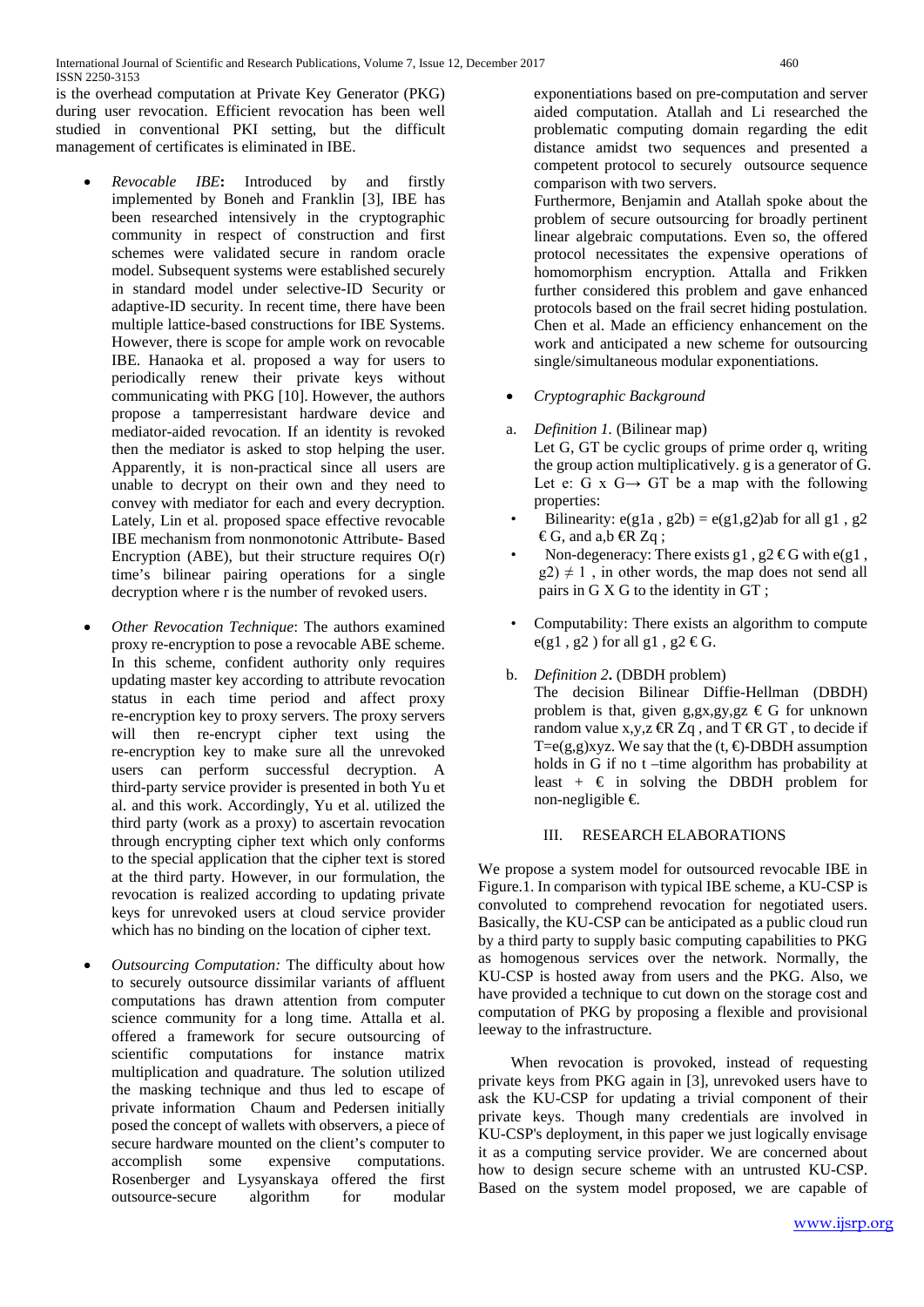defining the outsourced revocable IBE scheme. Equated with the customary IBE definition, the KeyGen Encrypt and KeyGen Decrypt algorithms are redefined to assimilate the time component (This could be the system time). Note that two lists RL and TL, are used in our definition, where RL captures the identities of revoked users and TL is a linked list for the past and current time period.

A. *KeyGen (MK,ID,RL,TL)*:

The key generation algorithm route by PKG takes as input–a master key MK, an identity ID, a revocation list RL and a time list TL. If ID  $\in$  RL, the algorithm is abandoned, otherwise, it sends the private key SKID = (IK [ID], TK [ID]Ti), to user where IK[ID] is the identity factor for private key SKm and TK[ID]T is its time factor for current time period Ti. Additionally, the algorithm leads an outsourcing key OKID to KU-CSP.

B. *Encrypt (M, ID,Ti,,PK):*

The encryption algorithm routed by sender takes as input-message M, an identity ID and a time period of Ti. It outputs CT which is the ciphertext.

C. *Decrypt(CT,SKID'):*

The decryption algorithm routed by receiver takes as input-a ciphertext CT encrypted under identity ID and time period Ti and a private key SKID'=  $(K|ID']$ ,  $TK|ID'|Tj)$ . It outputs the original message M if ID=ID' and Ti=Tj, otherwise outputs 1. Moreover, two algorithms are defined too to apprehend revocation at KU-CSP through updating the private keys of unrevoked users.

D. *Revoke (RL, TL, {ID1… IDi}:*

The revocation algorithm routed by PKG takes as input–a revocation list RL, a time list TL and the set of identities to be revoked is given by {ID1…IDi}. It results in an updated time period Ti+1 along with the updated revocation list RL' and time list TL'.

E. *KeyUpdate (RL,ID,Ti+!,OKid):*

The key update algorithm whose route is defined by KUCSP uses a revocation list RL, an identity ID, a time period Ti+1 and the outsourcing key OKID for identity ID as the inputs. It gives the user and his updated time component in private key TK[ID]Ti+1 as output if his identity ID is not held in RL, otherwise, outputs  $\perp$ .

In this paper, we deliberate user revocation likewise is the procedure, to deprive users of decryptability even if they have been issued their private keys. To this end, we implant a time period into private key for revocation.

For example, 'Harley' in our setting not only encrypts the message with Davidson's email address "davidson@company.com" but also with the current time period (e.g., "Oct 08, 2017"). When Harley receives the encrypted email, he then obtains his private key comprising of an identity factor and a time period factor from PKG. With the both appropriate factors, the email can be read.

Suppose Harley had approached KU-CSP. Then, the time factors of all the other users are updated by KU-CSP with a fresh time period (say, "Oct 19, 2017). After that, the message sent to Harley should be encrypted with Harley's email address and the updated time period. Since Harley does not have the time factor equivalent to the updated time period, the succeeding encrypted messages cannot be decrypted by Harley even if they are envisioned for him.

The challenge in scheming the outsourced revocable IBE scheme is how to avert a collusion between Harley and other unrevoked fraudulent users. Specifically, a fraudulent user (named Mark) can share his updated time factor (that is, Oct 19 2017) with Harley, and assist Harley to decrypt ciphertext even if Harley just has the previous one (i.e., "Oct 18, 2017"). We will show how to dodge such a collusion later.

## IV. SECURITY DEFINITION

We presume that KU-CSP in the illustrated system model is semi-trusted. Specifically, it will trail our protocol but will attempt to search out as much secret information as possible based on its ownership. Hence, two types of adversaries are to be examined as follows.

*1. Type-I adversary:*

It is defined as a curious user with identity ID but revoked before time period Ti. Such adversary attempts to acquire beneficial information from cipher- text intended for him at or after Ti (e.g. time period Ti ,Ti+!, ..... ) through conniving with other users even if they are unrevoked. Therefore, it is permitted to enquire for private key including identity component and updated time component for complacent users. We postulate that under the assumption of KU-CSP semi-trust worthiness, type-I adversary cannot get outsourcing key for any users.

*2. Type-II adversary:*

It is defined as a curious KU-CSP which intends to acquire valuable information from cipher text intended for some goal identity at time period Ti. Such adversary not only retains outsourcing keys for all users in the system, but also is capable of getting user's private key through colluding with any other user with identity ID' .It is noted that to make such attack realistic, we must restrict  $ID' \neq ID$ .

Under this scenario, we are able to define CCA security game for type-I and type-II adversary correspondingly to our setting in Fig. 1. Assume Ai is the type-i adversary where  $i=I$ , II. Then, its benefit in attacking the IBE with outsourced revocation scheme  $\epsilon$  is defined as

Adv $\epsilon$ , Ai  $(\lambda) = |pr[b] = bi'[-0.5]$  …(1)

c. *Definition 3***:**

An identity-based encryption is reliable against ciphertext attack (IND-IDCCA) with outsourced revocation scheme, if no polynomially bounded adversary has a nonnegligible benefit against challenger in security game for both type-I and type-II adversary.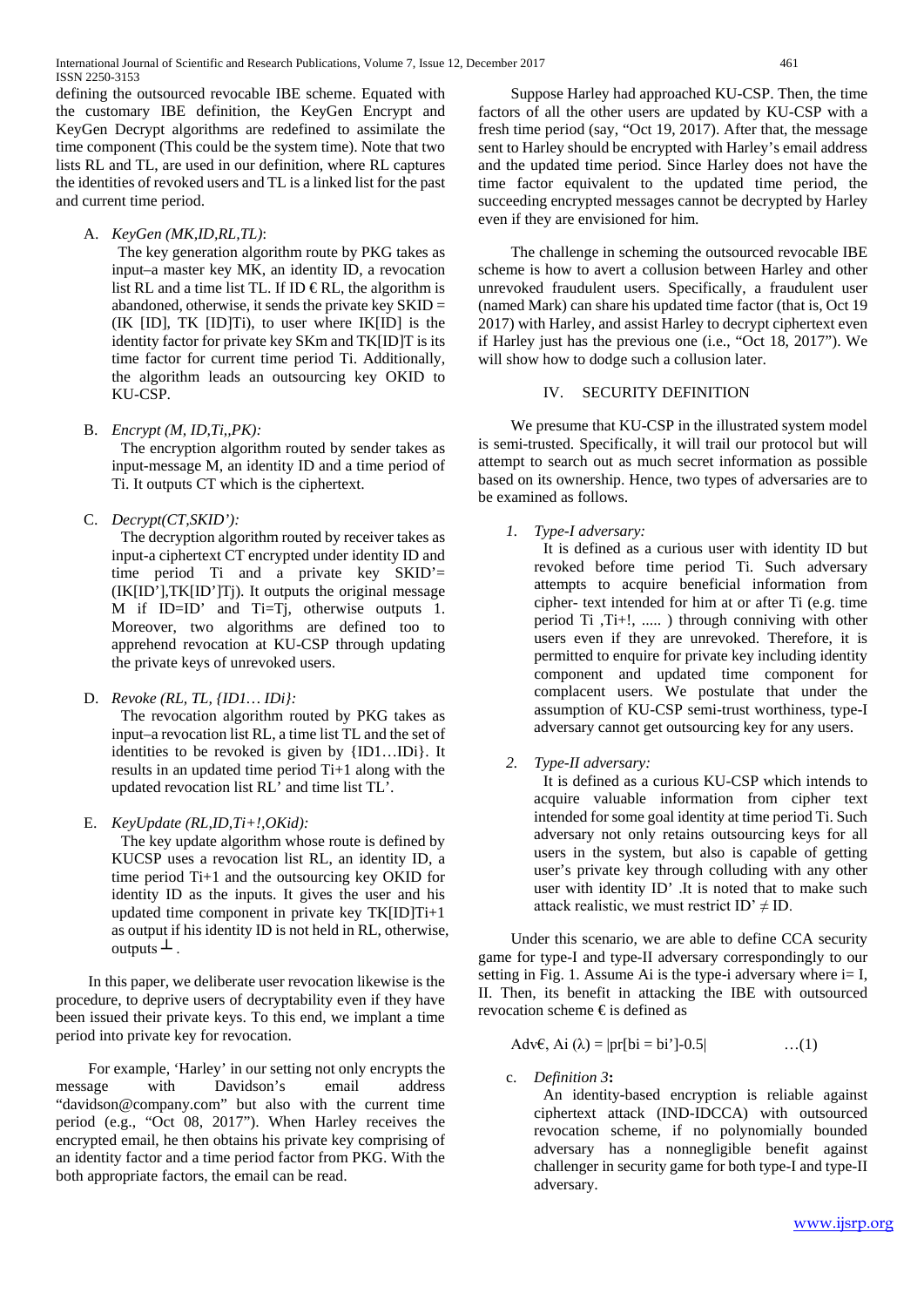Lastly, away from the CCA security, we also postulate the following:

1) An IBE with outsourced revocation structure is IND-IDCPA secure (or semantically secure alongside chosenplaintext attack) if no polynomial time adversary has nonnegligible benefit in modified games for both type-I and type-II adversary, in which the decryption oracle in both phase 1 and phase 2 is uninvolved;

2) An IBE is secure in selective model in which the test identity and time period is succumbed before setup if no polynomial time adversary has non-negligible improvement in modified games for both type-I and type-II adversary.

#### V. PROPOSED APPROACH

The application's success intended at tackling the significant matter of identity revocation, we initiate outsourcing subtraction into IBE for the first time and put forward a revocable IBE format in the server aided scenery. Our system off- loads all of the key making related operations throughout key-issuing and key-update processes to a Key Update Cloud Service Provider (KU-CSP), and takes only the invariable amount of simple functions for PKG and users to make locally. This goal is attained by operating a novel collusion-resistant technique. We hold a hybrid private key for each user, in which an AND gate is implicated to connect and vault the identity constituent and the time constituent. Furthermore, we recommend another assembly which is verifiable protected under a formalized Refereed Delegation of<br>Computation model. Finally, we present general Computation model. Finally, we present general investigational consequences to make obvious the effectiveness of our proposed edifice.

## ADVANTAGES:

It achieves competence for both the private key size at the user and calculation at PKG. User does not need the PKG throughout key-update, in additional, PKG is permitted to be offline after conveying the revocation list to KUCSP, No protected canal or user confirmation is required during key-update among user and KU-CSP. The proposed approach is shown in Figure 1.



Fig.1. The Proposed approach for outsourcing subtraction into IBE.

- a) *Data Users:* In this module, the data user can register with cloud server to search, upload and download files.
- b) *Data owner:* In this module, the data owner can register to maintain their file into cloud server and allow access to data users to access the file.
- c) *File search:* In this module user can search needed file to download with a proper key.
- d) *File upload:* User can upload their file into cloud server with high-level security system.
- e) *File download:* In this module, the user can download file with a proper key which provided by data owner.
- 1) *Input Design:*

The input design is an association between the information system and the user. It includes the functions of developing specifications and procedures for data preparation and those steps that are necessary to put transaction data into a usable form so that processing can be achieved by inspecting the computer to fetch data from a written or printed document or it can occur by keying the data directly into the system. The design of input concentrates on controlling the amount of input required, monitoring and controlling the errors, avoiding delay and extra steps and keeping the process simple.

*2) Objectives:* 

Input Design is the process of converting a user oriented variety of the inputs into a computer-based system. This design is important to avoid bugs in the data input process and show the correct direction to the management. It will help for getting correct information from the computerized system. It is achieved by creating user-friendly interfaces for the data entry to handle large volume of data and their access. The purpose of designing input is to make data entry easier and to be free from bugs. The data entry screen is designed in such a way that all the data manipulations can be performed easily. It also provides log or record viewing facilities and check for its validity. The necessary coding is inbuilt for data validity. Data can be entered with the help of screens or user-interfaces. Suitable messages are provided as and when needed. The principle objective of input design is to create an input layout that is scalable and easy to follow.

*3) Output Design:* 

A quality output design describes that the quality output is one, which meets the requirements of the end user and presents the information correctly and consistently. In any system results of processing are transmitted to the users and to other system managers through outputs. Output design determines how the information is to be displaced for instant need and also the hard copy output. It is the most significant and direct source of information to the user. Effective and intelligent output design improves the system's relationship to assist user decision-making. Designing computer outcome should go in a well-organized, well thought out manner; the correct output must be developed while ensuring that each output element is designed so that user will find the desired output easily and effectively. When analyzing design computer output, the programmer should figure out the specific